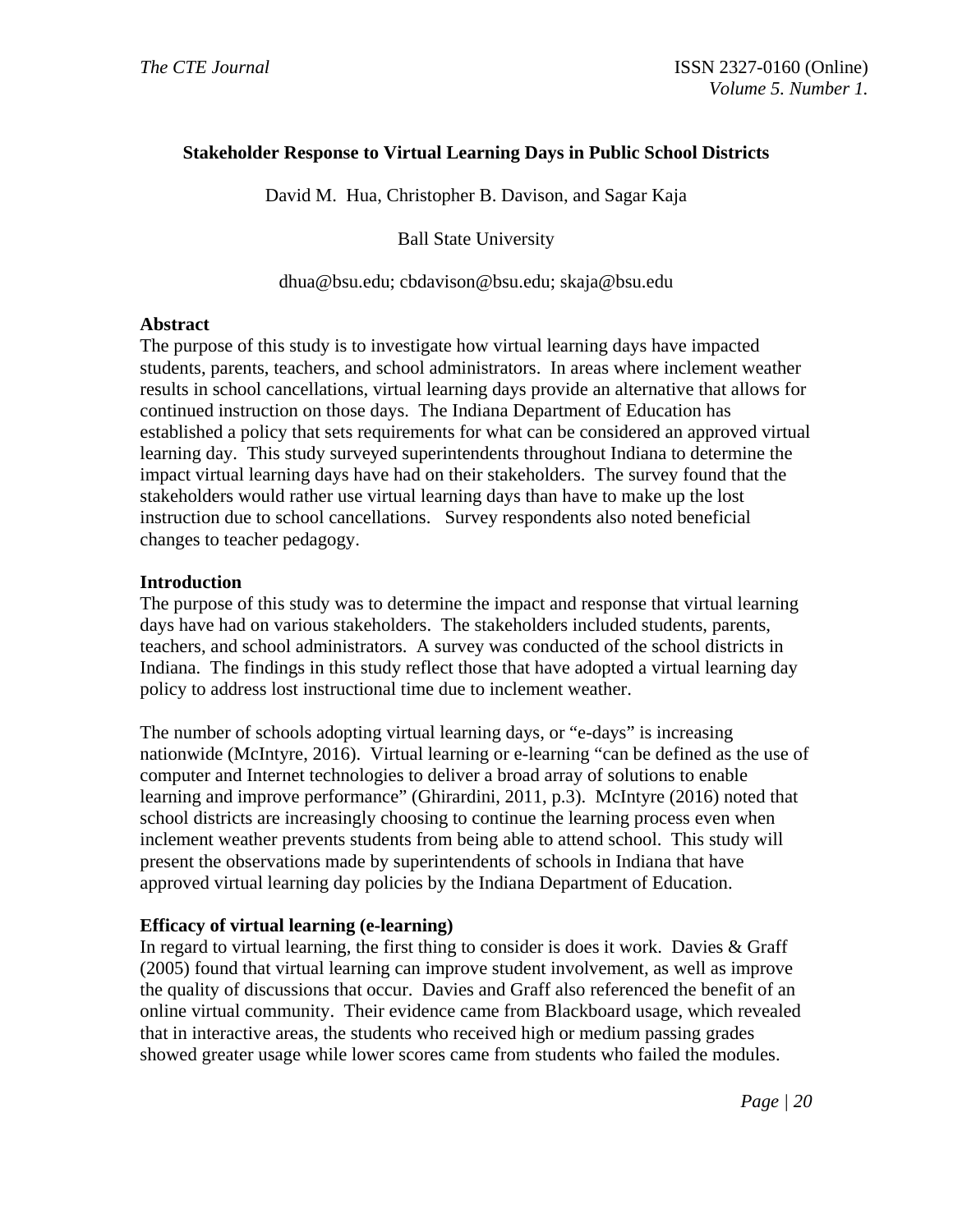There are several additional factors to consider, one being the computer skills of the user. "Specifically, generalized computer self-efficacy, learner age, system reliability, social presence, and media synchronicity were all found to impact utility judgments and user satisfaction"(Bukhari, Khan, Shahzadi, & Khalid, 2014, p.185). By paying attention to the students' learning style detection method and students' choice, performance increased by 12% (Abdullah, Daffa, Bashmail, Alzahrani, & Sadik, 2015). Videos, diagrams, and pictures are all helpful tools for effective learning practices (Bukhari et al., 2014). A study in Indonesia found more direct results. For grade ten students, the study found direct correlation between computer skill and student achievement (Pardamean & Suparyanto, 2014). An interesting thing to note from Pardamean and Suparyanto is that female students reportedly enjoyed virtual learning more than male students.

The International Association for K-12 Online Learning (iNACOL) found that 25 states had virtual schools (iNACOL, 2013). These states and schools said that their reason for offering online classes were for content not otherwise covered at the school, and for recovering course credits. An earlier study refers to a lack of certified teachers, along with 2/3 of jobs requiring college or post-secondary education as additional reasons for providing online education (iNACOL, 2011).

### **Impact of school closures**

When studying school closures, one would think to study the effects on the student's grades when they miss days. First let's look at a study in Massachusetts from 2003 to 2010 (Goodman, 2015) which looked at the students who stayed home when school was not cancelled for inclement weather. The study found that students who stayed home based on inclement weather showed lower achievement in math while full school closures showed no impact on test scores. Goodman cites the average student loses two weeks each year of school, so the investigation of individual student attendance is important. According to his calculations, each additional day lost when individual students stayed home results in lowering math scores up to 5 percent of a standard deviation. Goodman also found minority students, such as black, Hispanic, or lower SES children, had more missed days overall.

Another study (Marcotte & Hansen, 2010) found that less school days resulted in lower test scores. Marcotte and Hansen said that due to concerns over the use of resources and current policies, school years are currently 180 days. Other studies have found longer school years improve testing scores in various subjects (Hansen, 2008; Marcotte, 2007; Marcotte & Hemelt, 2007).

In a study of Maryland from 2002-2005, it was claimed that 35 additional schools would have met their adequate yearly progress had they not closed any days those years, (Marcotte & Hansen, 2010). Looking at the extended school year debate, a collection of 15 empirical studies from 1985 to 2009 (Patall, Cooper, & Allen, 2010) revealed that longer school years seems to support students, especially those at risk. However, the authors caution that the research designs do not make strong causal arguments and other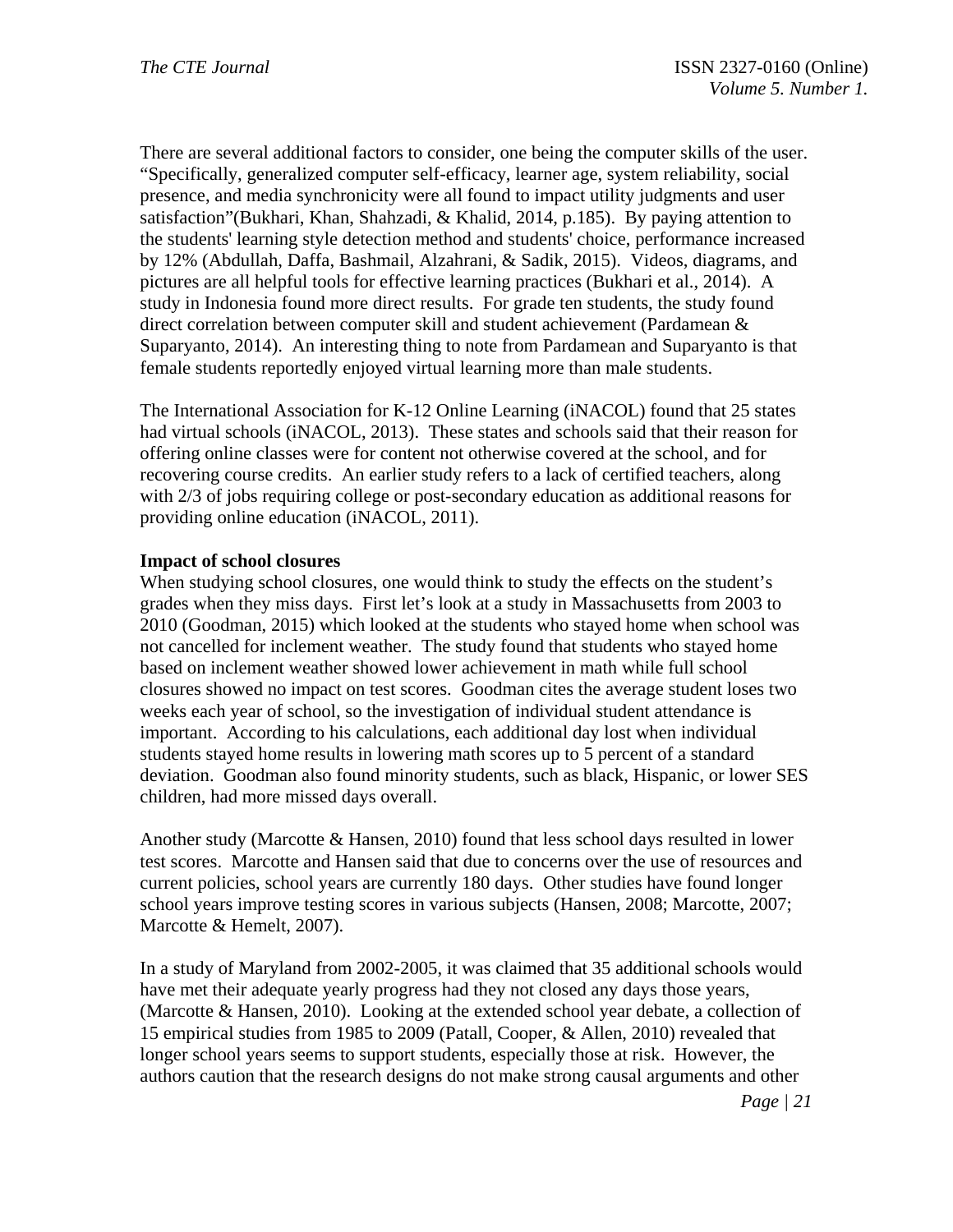outcomes besides academic achievement should be studied. Time is just one factor, and long term effects as well as cost analysis benefits had not been examined (Patall et al., 2010).

# **State policies for virtual learning days**

The Indiana Department of Education (IDOE) approved the Virtual Option during the 2013-14 school year. The Virtual Option allowed school districts to declare a virtual learning day on those days that would have been traditionally closed due to snow or other inclement weather. The use of virtual learning days avoided the need for requiring makeup days since they counted towards the state mandated 180 days of instruction. School districts could obtain permission to utilize virtual learning days by submitting a proposal to the IDOE that defined how they would address a series of pedagogical and logistical criteria that included (Morello, 2014; Swetlik, Graves, Hua, & Davison, 2015):

- The district must be able to prove all students and teachers have the ability to access the internet when they are away from the school building.
- All students and teachers must have experience using digital learning platforms.
- The district will inform students about their learning targets by 9 a.m.
- Parents and students will have the ability to reach teachers for help and questions throughout the "virtual" learning day.
- Student work will cover content that would have been addressed if school were in session.
- All students who have accommodations for instruction will be provided with or have access to those accommodations.
- For students with disabilities who do not use online platforms for learning or for those students whom online platforms are not appropriate, teachers will provide parents/caregivers with appropriate educational materials and learning activities for student use.
- For limited English proficient students, teachers will provide parents/caregivers with appropriate educational materials and learning activities for students use per the Individual Learning Plan.

An Ohio policy says that no more than 5 missed snow days are allowed annually before making them up later, meaning that some schools are using virtual learning days for additional snow days (McIntyre, 2016). Teachers may use blizzard bags to make up hours, for a total of three make-up days. Assignments are sent home or posted online for students to complete as a replacement of school time in the classroom (Phillips, 2014).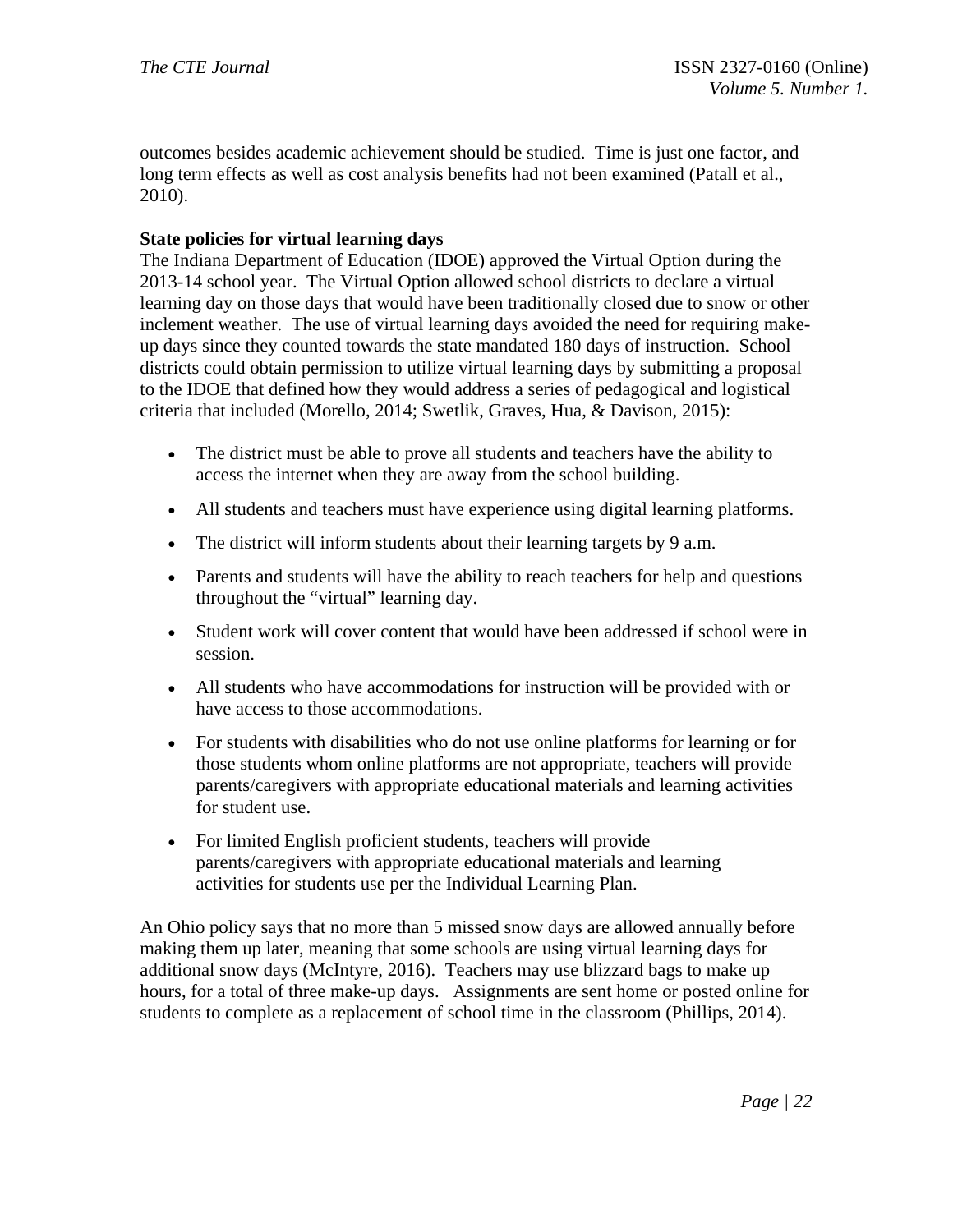### **Methods**

#### *Survey instrument*

This study utilized a survey administered through the Qualtrics online survey provider. The survey began with demographic questions about the school district about the size of the student population and whether the district was urban, suburban, or rural. The survey asked whether the district had a Virtual Learning Day policy. If so, in what year was the policy approved by the Indiana Department of Education. There is the possibility that despite having a Virtual Learning Day policy, the district may not have had the need to utilize it. Respondents were asked to indicate how many days per year Virtual Learning Days were used.

A series of open-ended questions asked how various stakeholders responded to the use of Virtual Learning Days. The stakeholders included students, parents, teachers, and school administrators. The respondents were then asked what benefits they had observed as a result of implementing Virtual Learning Days. They were also asked if there were any complications or challenges associated with using Virtual Learning Days.

### *Study sample*

For this study, the subject pool was limited to the state of Indiana. The reason for this constraint was to ensure that respondents were not operating under varying guidelines. By restricting the subject pool to Indiana, all the respondents would be bound by the virtual learning day policy instituted by the Indiana Department of Education. E-mails were sent to the administrators of 320 school districts in Indiana. The e-mail requested the superintendent or an appropriate designee responsible the district's virtual learning days to respond to an online survey.

### **Results**

The survey yielded a 36.5% response rate with 117 responses to the e-mail solicitation to participate in the virtual learning day survey (See Table 1). There were 26 school districts indicating that they have adopted a Virtual Learning Day policy, representing 22.2% of the total respondents to the survey. The remaining 91 respondents indicated that their school district has not adopted a Virtual Learning Day policy.

| Table 1                                    |                      |       |  |  |
|--------------------------------------------|----------------------|-------|--|--|
| Schools with Virtual Learning Day policies |                      |       |  |  |
|                                            | Percent<br>Frequency |       |  |  |
| N <sub>0</sub>                             | 91                   | 77.8  |  |  |
| Yes                                        | 26                   | 22.2  |  |  |
| Total                                      | 117                  | 100.0 |  |  |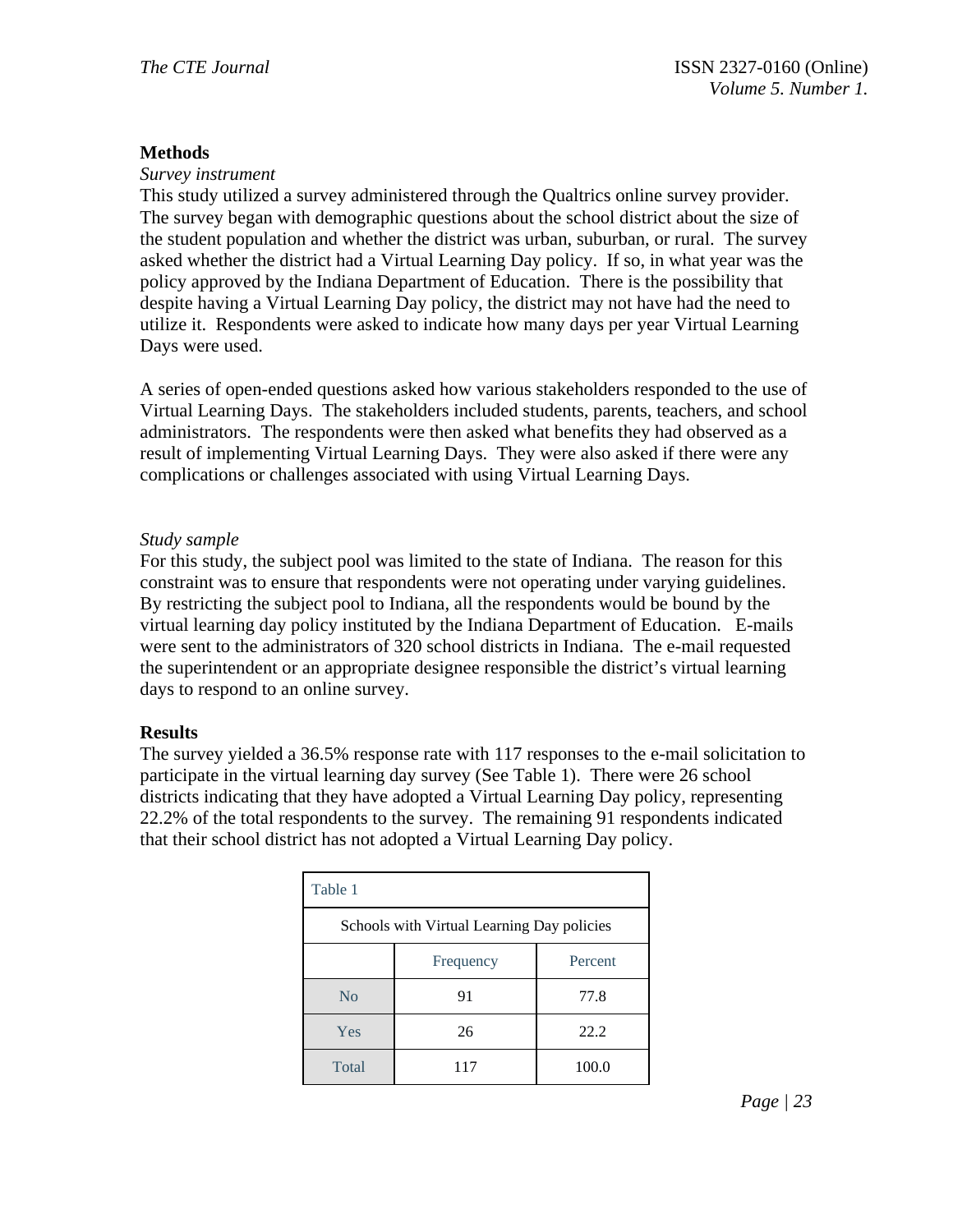There were respondents from each community type (See Table 2). Urban communities only comprised 9% of the school districts responding to the survey. School districts from suburban communities represented 19% of the respondents. Among the responses, the clear majority at 72% came from school districts from rural communities.

| Table 2          |          |                             |     |       |  |
|------------------|----------|-----------------------------|-----|-------|--|
|                  |          | Virtual Learning Day Policy |     |       |  |
|                  |          | N <sub>0</sub>              | Yes | Total |  |
| Demographic Type | Urban    | 10                          | 1   | 11    |  |
|                  | Suburban | 18                          | 4   | 22    |  |
|                  | Rural    | 63                          | 21  | 84    |  |
|                  | Total    | 91                          | 26  | 117   |  |

Within the urban school districts, only 1 of the 11 respondents indicated that their school district had adopted a virtual learning day policy to address lost instructional time due to inclement weather. A larger portion of the suburban school districts had virtual learning day policies in place. Among the 22 suburban school districts, 19% specified that they had enacted such policies. In addition to being the largest group of respondents, rural schools also had the highest proportion of school districts adopting virtual learning day policies at 24%.

Of interest was whether the school districts had utilized their virtual learning day policies instead of declaring a snow day. The survey asked the administrators to indicate how many virtual learning days had been issued for each year their policy had been in place. It can be seen in Table 3 that the single urban school with a policy had used virtual learning days instead of snow day on seven occasions. Suburban schools used virtual learning days on 29 occasions. One of the four suburban schools had not yet had an opportunity to declare a virtual learning day at the time of the survey. The total number of virtual learning days declared by rural schools was 116.

| Table 3  |                                    |
|----------|------------------------------------|
|          | <b>Total Virtual Learning Days</b> |
| Urban    |                                    |
| Suburban | 29                                 |
| Rural    | 116                                |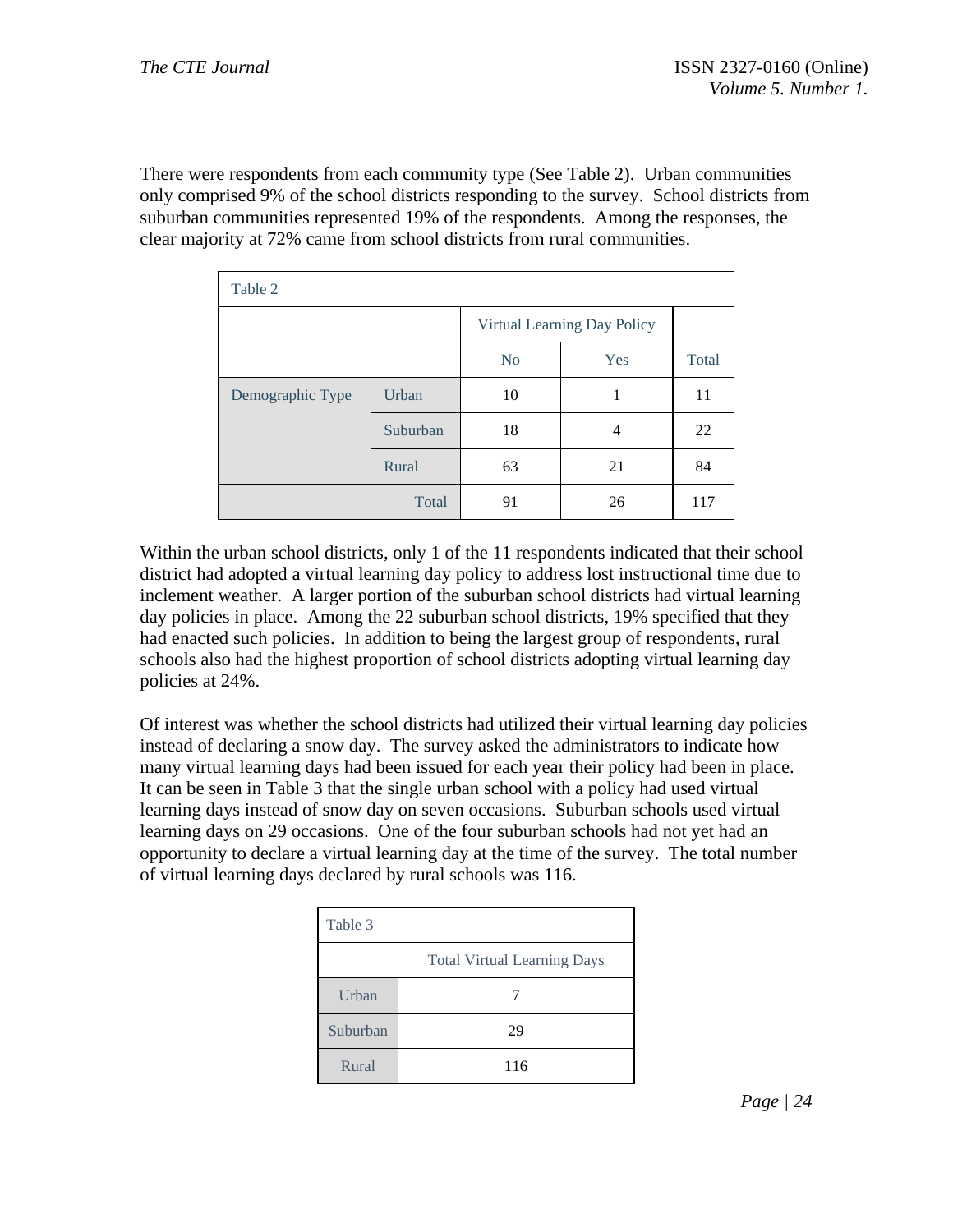The series of graphs show the frequency of declared virtual learning days by rural school districts. Three of the rural school districts were not included in the graphs because they did not provide data about the number of virtual learning days they had declared. Graphs 1, 2, and 3 show the frequency data for school districts that introduced virtual learning days the 2013-2014, 2014-2015, and 2015-2016 academic years. The vertical axes indicate the number of declared virtual learning days. The individual school districts are organized across the horizontal axes. Each column represents the number of declared virtual learning days in a given academic year.

There were four school districts that implemented virtual learning day policies in the 2013-2014 academic year (see Graph 1). Over the three years covered in the survey, the total number of virtual days declared for each school district ranged from 14 – 24 days.



An additional nine school districts had approved virtual learning day policies starting in the 2014-2015 academic year (see Graph 2). The first school district had not yet had the opportunity to declare a virtual learning day at the time of the survey. The remaining school districts had from 2 – 9 virtual learning days during the two-year period.

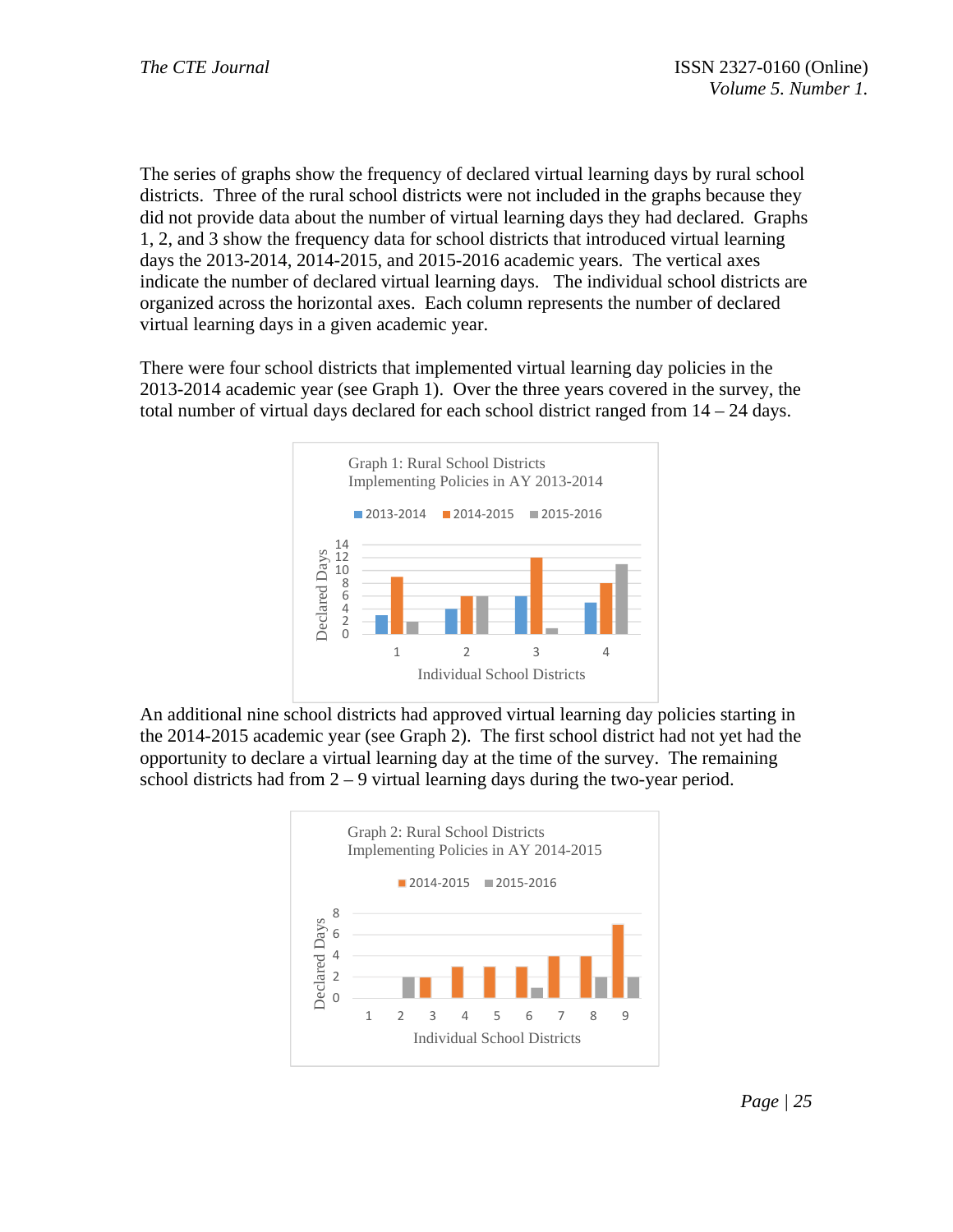The five schools that had implemented virtual learning day policies in the 2015-2016 academic year are show in Graph 3. Only three of the five school districts declared virtual learning days in their inaugural year.



It was anticipated that there would be variability in the frequency of declared virtual learning days among the school districts. The number of snow days any particular school district would declare in a given year would vary based upon geographic location and localized weather conditions. Schools in the northern region of Indiana are likely to be colder than those along the southern border of the state. Additionally, the schools close to Lake Michigan would be more prone to lake-effect snow. With these variations across school districts, further statistical analyses were not deemed to be appropriate.

# **Stakeholder response to virtual learning days**

### *Students*

The series of open-ended questions began by asking how students have responded to the use of virtual learning days instead of traditional snow days. Fourteen of the school districts stated that their students had responded well to the use of virtual learning days. One school district surveyed their students and found that "82% of students were in favor of eLearning Days."

One of the reasons commonly cited for supporting virtual learning days is the flexibility that it provides. It was noted that students liked the "flexibility that it provides them in their learning." Unlike a typical day in school, students are able to choose the order in which they will approach their day's assignments. Instead of the teacher, students have the autonomy to determine how much time they will spend on any given subject. While one student may be able to work through the math quickly and independently, another student would be able to take more time and seek out assistance from the teacher. It should be mentioned that the use of virtual learning days does not mean that students are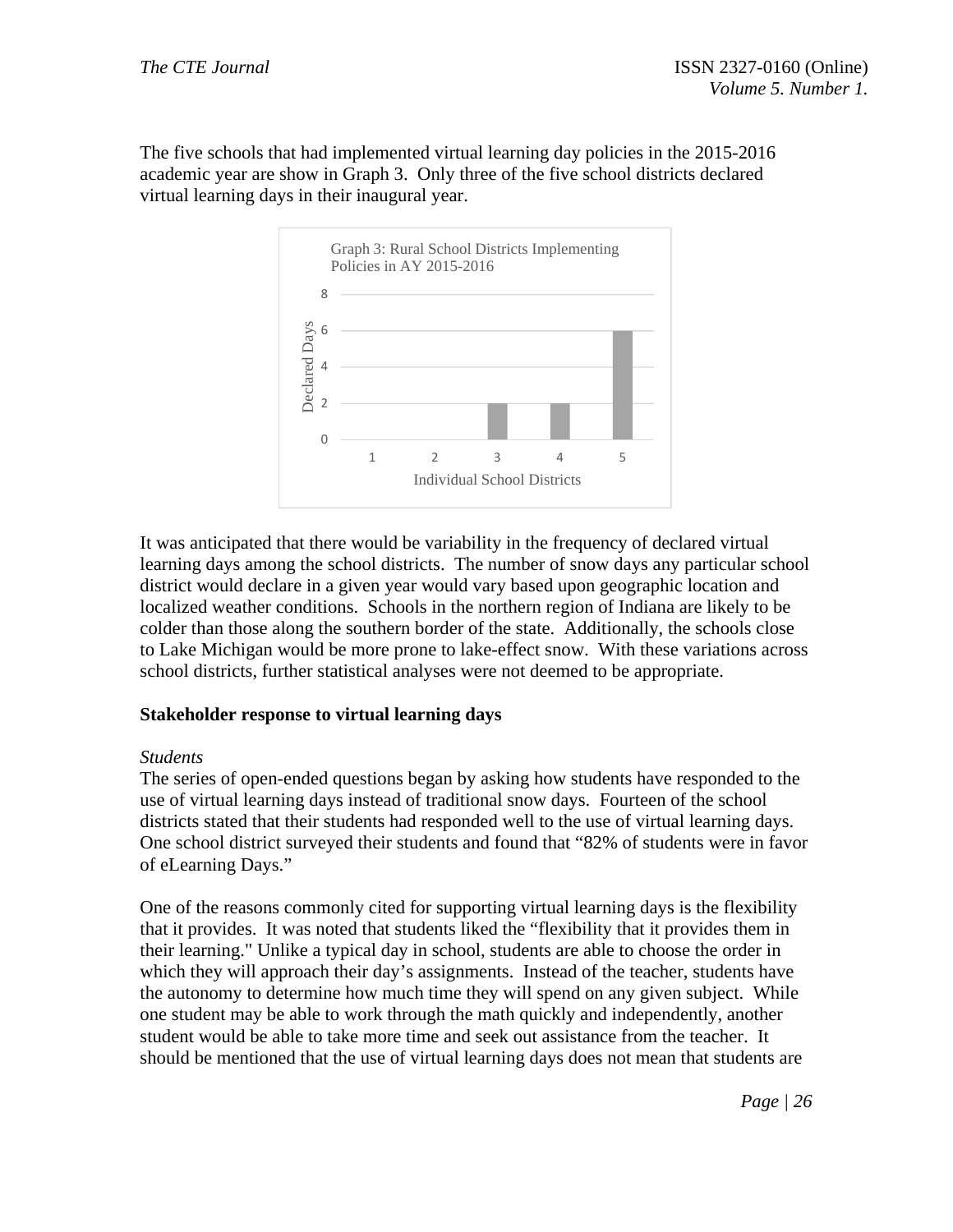working without teacher instruction. The Indiana Department of Education requires that teachers be available to provide instruction on virtual learning days (Swetlik et al., 2015).

One of the school districts noted that "virtual lessons tend to be very engaging, and meets them where they live, in the digital world." This engagement was also based on the level of student participation. The learning management systems used by many school districts to implement their virtual learning environment typically log and timestamp student activity (Swetlik et al., 2015). Teachers are able to track what the students did and when. School districts were stating that they 94% - 95% student participation.

A noted contributor to engagement among the students was district wide 1:1 computer plans. With a 1:1 computer plan, each student has a dedicated piece of technology that is integrated into the pedagogy. The use of mobile technology such as laptop computers and tablets would provide an additional level of flexibility. Such devices could be used in both the classroom and at home. They can also provide students access to electronic copies of subject textbooks independent of location. School districts that effectively incorporate these technologies into their classrooms are likely to find that students will be engaged when a virtual learning day is declared.

Not surprisingly, students liked being able to do their work from home. The prospect of the potential fun and rest of a snow day is typically overshadowed by the realization that the day off is going to be made up at a later date. Most school districts in Indiana will already have built in make-up days to recover lost instructional time. If there are too many snow days or if they occur after the built in make-up days, it is common for the school year to be extended into what would have been summer vacation. It was noted that students appreciated that virtual learning days avoided the need for make-up days or extensions to the school year. At the same time, there were some students who indicated to the school districts that they would still rather have the day off.

Not all of the student responses to virtual learning days were positive. A couple of the school districts found that some students indicated that the work assigned on virtual learning days was "even more difficult than work regularly assigned in the classroom during a traditional school day." On a typical day in the classroom, the teacher will have planned out times for lecture and in-class activities. There can be a tendency for teachers uncomfortable with the use of online learning to respond by simply assigning more. This could be more reading or more assignments. Quantity, however, does not equal quality. It is incumbent upon the school district to provide its teachers with the professional development to effectively utilize virtual teaching tools and strategies if they are going to adopt a virtual learning day policy.

To ensure that students are prepared, some school districts indicated that they had implemented practice days. These practice days provide students with an opportunity to experience what will be expected once an actual virtual learning day is declared. Teachers and technology support would be available to make sure that the technology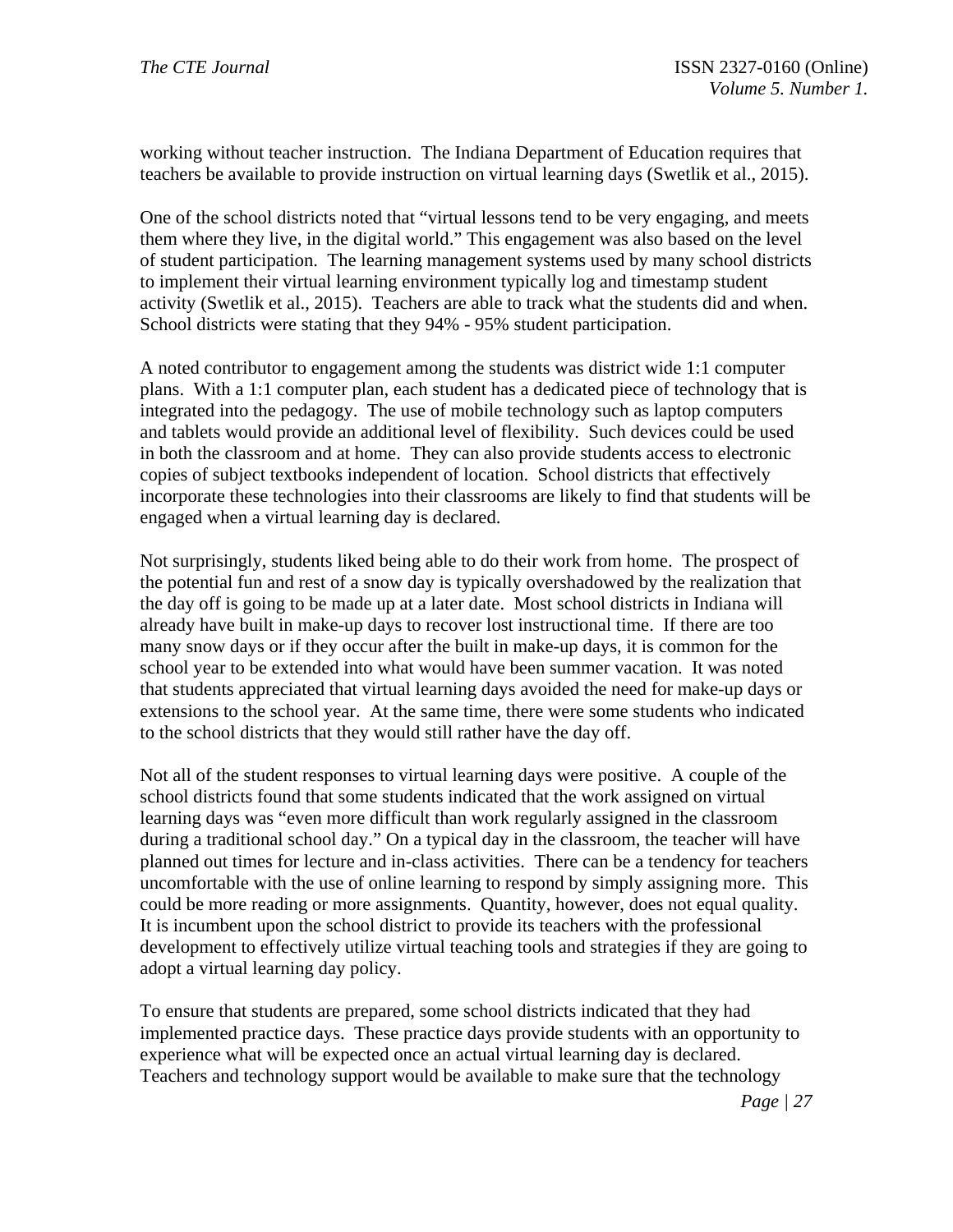works and that students are able to access the appropriate resources. It may take a few times for students to become comfortable with virtual learning days. One of the school districts indicated that students "are getting better with each one we implement." A couple of school districts that have not declared a virtual learning day yet stated that "we have had a couple of practice days 'in house' which have been well received by students."

### *Parents*

Along with students, parents are a primary stakeholder impacted by virtual learning days. When inclement weather strikes, parents still must make arrangements for childcare whether a school districts declares a snow day or a virtual learning day. The issue becomes what their children are doing on those days. Three of the school districts indicated that parents were initially skeptical about the use of virtual learning days. One of the primary concerns related to helping their children with assignments. Some parents have expressed concerns with their ability to help their children. Other parents complained that after being at work all day, they have to come home and help their children with assignments. Because of this concern, that school district has instructed its teachers to not assign work that requires first time learning. "Assignments should reinforce content that has been presented previously be the teacher. We also encourage teachers to post instructional videos that reinforce the lesson." Another school district works with "local daycare facilities so they know and understand the expectations." The Indiana state guidelines state that instruction is to be provided on virtual learning days and that teachers are expected to be available 5 - 6 hours to assist (Swetlik et al., 2015).

Despite these initial concerns, almost all of the school districts found that the parents adjusted to the virtual learning days and are now very supportive. Surveys conducted by one school district discovered that "84% of parents were in favor of eLearning Days." A survey conducted by a second school district found that 89% of their parents responded positively to the use of virtual learning days. The parents provided a few reasons for their support. "They like the fact that days will not have to be made up at the end of the school year or during scheduled breaks. Snow make up days can have an impact of moving graduation dates and impeding on scheduled vacation time." Other parents said that "they love how students don't lose learning time because of weather." There will always be some that do not approve. One of the school districts shared that "a handful [of parents] are not happy and want to know when they will be paid for teaching their child." Here is a situation in which educating the parents on the available resources that the children should be using during the virtual learning day could be beneficial.

### *Teachers*

As was noted by the parents, there is a misconception that students and parents are doing all of the work on virtual learning days while teachers get the day off. The Indiana Department of Education guidelines require that elementary school teachers be available to provide instruction for 5 hours on virtual learning days (Swetlik et al., 2015). The requirement increases to 6 hours for teachers of middle and high school students. The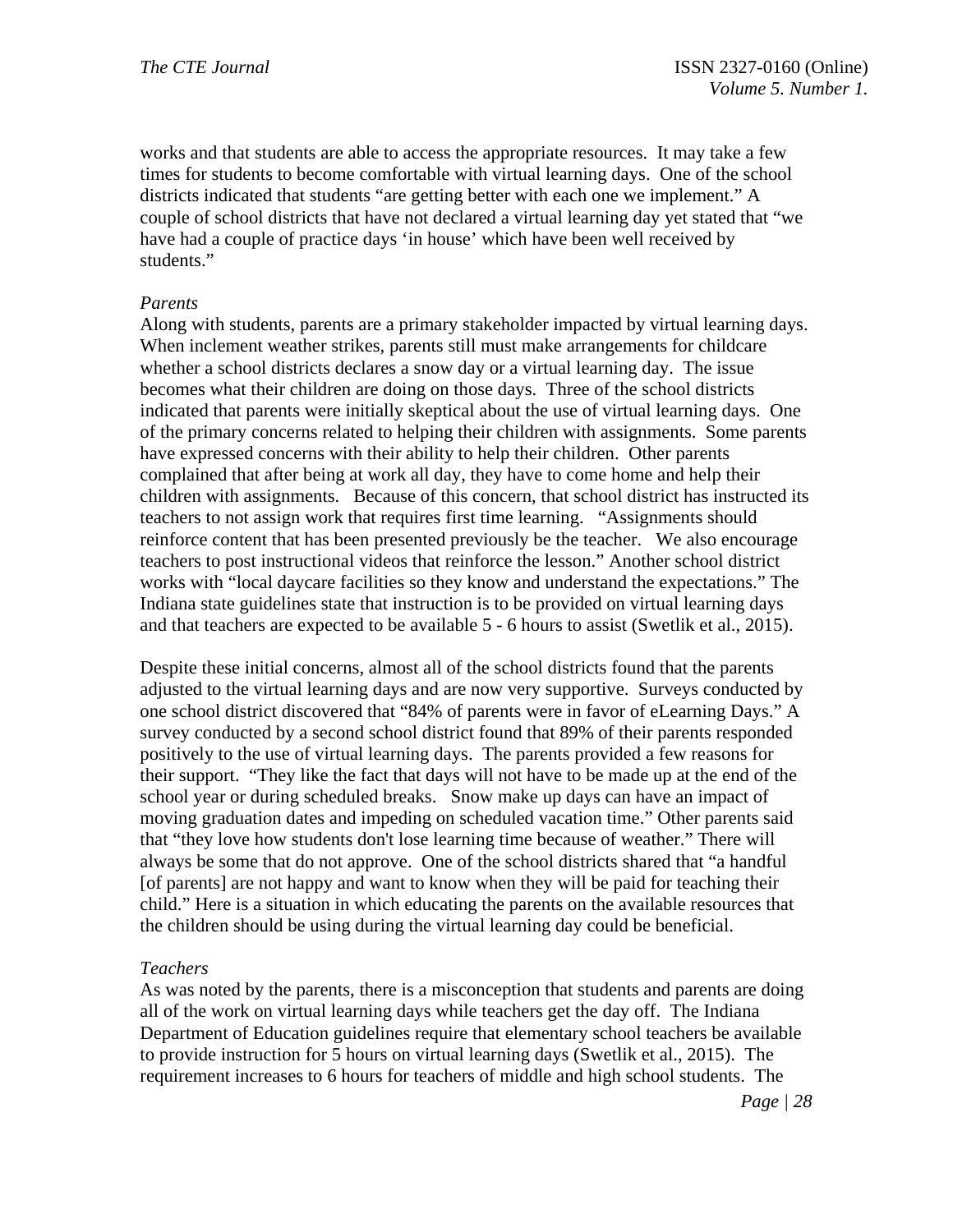protocol for how this should be accomplished, however, is not dictated. The state guidelines give school districts the autonomy to determine how virtual learning days will be applied. The stipulation is that students would receive an equivalent level of instruction. A possible misconception of virtual learning days is that students must learn all new materials and submit assignments all within the same day. This may be true if a teacher makes that decision. However, school districts and teachers are afforded the flexibility in the choice of instruction and due dates.

The flexibility afforded teachers was reflected in their responses to virtual learning days. Like the students and parents, most of the teachers responded favorably to the use of virtual learning days. The teachers also liked that not using traditional snow days avoided changes to the school calendar. One school district found that 96% of their teachers supported its use. Multiple school districts said that virtual learning days served as the catalyst for their teachers "to be more creative in the development of their VLD [virtual learning day] lesson plans." Another school district indicated that their teachers "have embraced online technology in their classroom as a regular part of their curriculum. This facilitates a natural progression of online learning away from the physical school environment."

It was noted by the school districts that while the response was positive, virtual learning days did create some complications for the teachers. "Some teachers find that the level of communication that is required is overwhelming, i.e. taking attendance, showing that all students are actively involved in the learning process through virtual means, logging student participation, and setting time parameters for the distribution and collection of materials." There were also teachers who chose to "go ahead and go to their classrooms to work during the day as it is easier for them." This also provided students an opportunity to come to the school and still receive face-to-face instruction if there were difficulties with the virtual materials.

### *School Administrators*

The final set of stakeholders is the school administrators. All of the school district administrators were supportive of virtual learning days as a substitute for declaring traditional snow days. This was expected since the development and application for approval of a virtual learning day policy is based on an administrative decision. Their primary concern was ensuring the quality of instruction. To address this concern, school administrators "find opportunities for professional development and work hard to provide online platforms that support teachers in meeting standards of Indiana education."

The school administrators noted additional benefits from virtual learning days. "We feel that it reflects positively on our district and portrays us as cutting edge and innovative. This outside-of-the-box approach works well for our one-to-one district who has made the integration of technology a priority. We live this philosophy everyday, not just on Virtual Learning Days." This was supported by another school administrator who said, "I believe the preparation for the use of Virtual Learning Days has caused our teachers to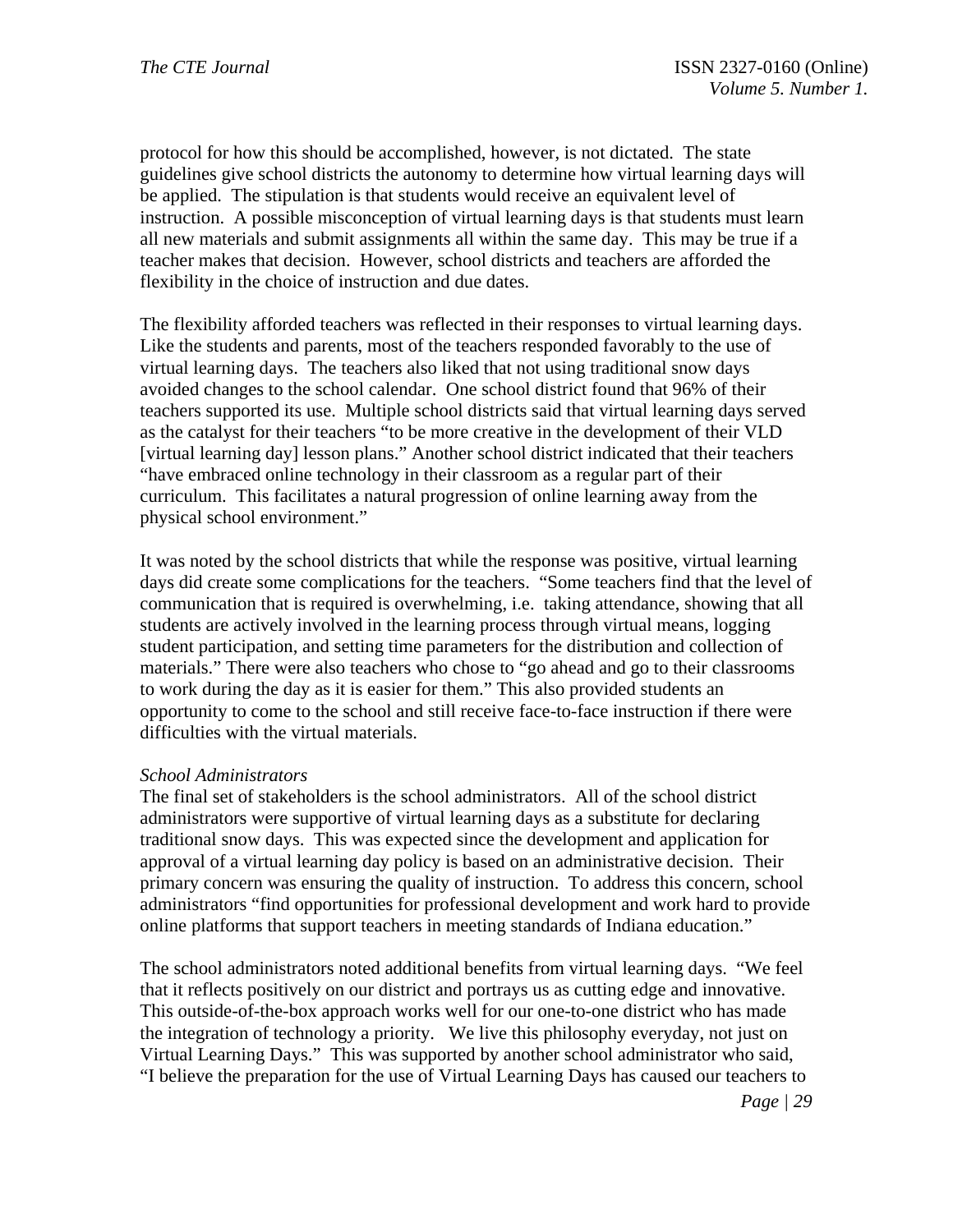greatly improve their use of technology everyday in the classroom, which has in turn improved instruction over all." One opinion that was shared among school administrators was that virtual learning days are a better alternative than closing the school district for a snow day. However, they are not suggesting that virtual learning become a replacement for the face-to-face interactions between and among students and teachers in the classroom.

### *Benefits*

Having addressed stakeholder responses, the survey asked school district administrators to identify the primary benefits they have observed from the use of virtual learning days. Ten of the school districts noted the positive impact virtual learning days have had on teachers. As a result of implementing virtual learning day policies, "teachers [have] expand[ed] their knowledge of software and platforms for virtual dialogue and submission of student work." Virtual learning days have required teachers to become literate with digital curriculum and learning management systems (e.g., Canvas, Moodle, Blackboard). "Teachers have been forced to be more creative in the type of instructional delivery to address content." These benefits were not limited to declared virtual learning days. School districts found that "more technology is being integrated into the classrooms on a regular basis."

Another commonly cited benefit of virtual learning days related to not having to alter the school calendar. All of the stakeholders appreciated not having to do built-in make-up days or extending the school year. Virtual learning days avoided disruptions to the continuity of learning that occurred with traditional snow days. Snow days have historically caused problems for teachers as they try to prepare students for the state mandated standardized testing that occurs each year. "Having several missed days of education in a row during critical learning times are no longer a detriment."

The benefit virtual learning days have had on students was frequently cited. A school districted noted that "students have gained a greater sense of independence with the use of instructional technology." It was also mentioned that students were "forced to learn self discipline to complete the tasks." This was imperative for virtual learning days to be considered a success. The observation that students appeared to be more engaged with the learning technologies may be a contributing factor to students staying on task.

One school district found that "community partners have embraced this type of learning and partnered to make these resources available throughout the community such as coffee shops, the library, etc." A potential roadblock to virtual learning days is the lack of Internet access in the student homes. School districts have partnered with community agencies and businesses to provide students with free Internet access. Students are welcomed to do their work at local community centers, libraries, and restaurants that provide Internet connectivity.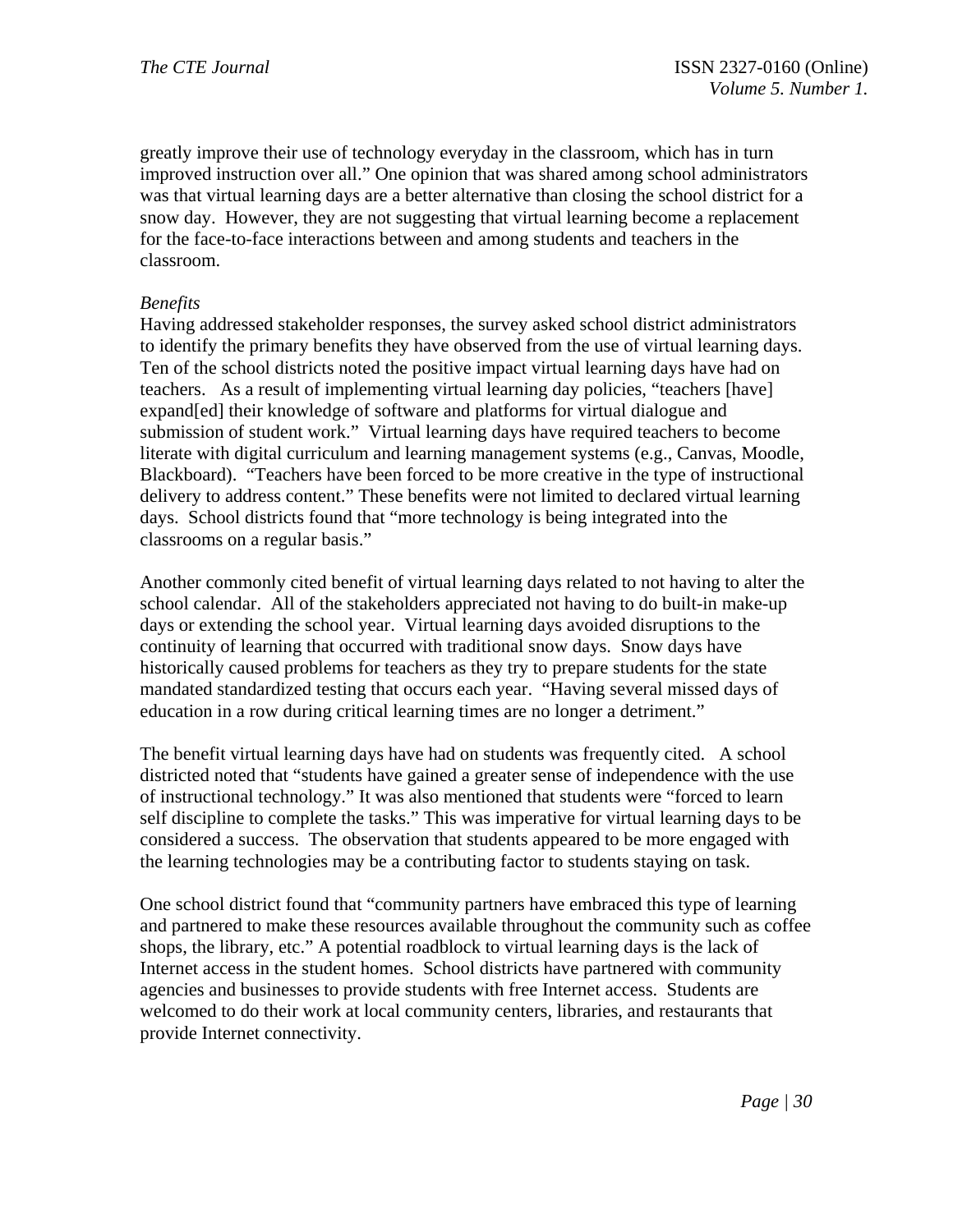# *Complications or challenges*

Thus far, this report has focused on the positive aspects of virtual learning days. That does not mean that they are without any complications or challenges. The most significant problem identified by school districts is Internet access in student homes. The most commonly stated reason for the lack of Internet access was the lack of availability. Earlier in this report it was presented that the majority of the responding school districts served rural populations. Families living far into the countryside may have limited or no access to the Internet. Some of the families said that their only way to access the Internet from home was through their cell phones.

This is a serious issue that could threaten the viability of virtual learning days. Many of the school districts shared their strategies for addressing this problem. One of the school districts uses what they call e-backpacks. Students are given the opportunity to download or receive all the materials they will need while at school on the day prior to an anticipated virtual learning day. With the materials in hand, students are able to complete their assignments even if they do not have Internet access at home.

Another problem occurs in districts that do not have a district wide 1:1 plan using mobile technologies. One of the school districts only had iPads available for students in grades 6  $-12$ . They did not indicate how they accommodate students in grades  $K - 5$ . Families in districts that do not provide mobile technologies may have to use their own computing devices or computers available through community partners.

Whether the problem is Internet access at home or lack of computing devices, many of the school districts have flexible due dates on virtual learning day assignments. For example, one school district stated that they "allow 5 days to complete work and allow building computer labs to be open before or after school." The community partners identified earlier provide alternative locations for accessing the Internet. Some of the teachers and administrators open the schools on the virtual learning day or subsequent Saturday for students who do not have Internet access at home.

Weather forecasting presents another logistical problem. When threats of inclement weather are reported in advance, teachers have the time assemble the resources students will need on the impending virtual learning day. When the inclement weather is not forecast or is worse than predicted, teachers have until 9:00 AM on the virtual learning day to communicate the day's assignments to students (Swetlik et al., 2015). If unable to meet this requirement, the school district may still have to declare a snow day that would have to be made up at a later date.

# **Conclusions**

The Indiana Department of Education has established a set of guidelines that allow school districts to implement virtual learning days instead of losing instructional time by declaring snow days. This study investigated how school districts and their stakeholders have responded after implementing virtual learning day policies. The school districts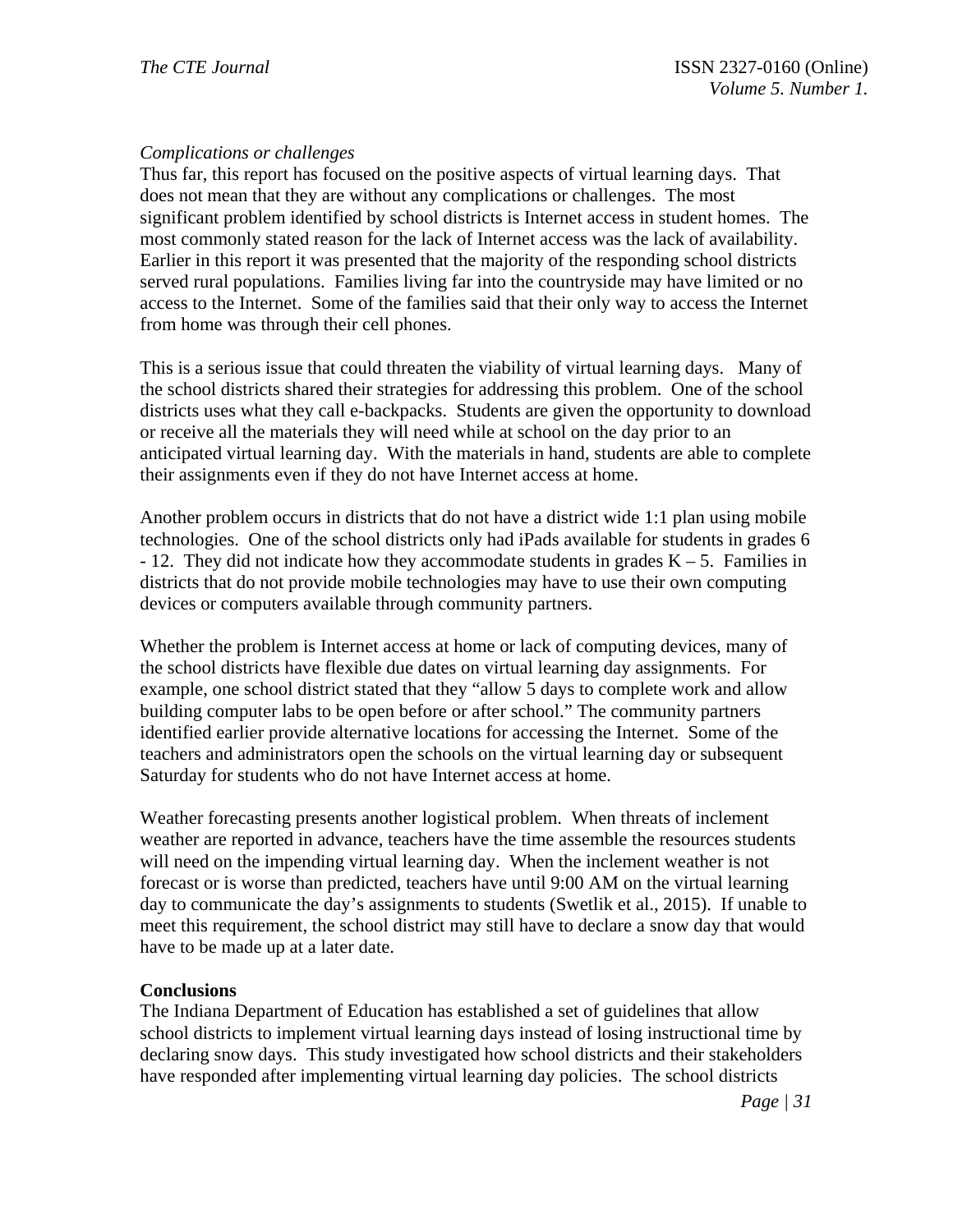which have adopted virtual learning day policies expressed their satisfaction with virtual learning days as an alternative to declaring a snow day due to inclement weather. This approval was shared by shared by students, parents, teachers, and school administrators alike. Listed below is a summary of the survey findings:

- 1. All of stakeholders liked not having to make up days in response to traditional school cancellations due to inclement weather.
- 2. Increased proficiency with learning technologies has encouraged teachers to be more creative.
- 3. Students are engaged with the virtual learning resources.
- 4. Students like the flexibility and autonomy that virtual learning days provide.
- 5. Student self-discipline is enhanced based on the high degree of participation and work completion.
- 6. The primary concern of parents was that they were going to have to assume the role of teacher on virtual learning days.
- 7. The most commonly cited challenge to implementing virtual learning days was student Internet access from home.

The school districts in Indiana that have adopted virtual learning day policies agree that they are a better alternative than school cancellations due to inclement weather. They have also indicated that the increased efficacy with virtual learning technologies have had unforeseen benefits in the classroom as well. This investigation does not suggest that virtual learning should become a substitute for classroom learning. The major finding of this study is that virtual learning days serve as an option school districts can implement that may avoid the negative impact school cancellations can have on student learning outcomes.

# **References**

- Abdullah, M., Daffa, W. H., Bashmail, R. M., Alzahrani, M., & Sadik, M. (2015). The Impact of Learning Styles on Learner's Performance in E-Learning Environment. *International Journal of Advanced Computer Science and Applications*, *6*(9), 24– 31. https://doi.org/10.14569/IJACSA.2015.060903
- Bukhari, T. Z., Khan, J., Shahzadi, I., & Khalid, A. (2014). Mediating role of motivation to learn in determining e-learning outcomes: a Conceptual Study. *International Journal of Information, Business and Management*, *6*(2), 184–189.
- Davies, J., & Graff, M. (2005). Performance in e-learning: online participation and student grades. *British Journal of Educational Technology*, *36*(4), 657–663. https://doi.org/10.1111/j.1467-8535.2005.00542.x
- Ghirardini, B. (2011). E-learning methodologies A guide for designing and developing e-learning courses. Food and Agriculture Organization of the United Nations. Retrieved from http://www.fao.org/docrep/015/i2516e/i2516e.pdf